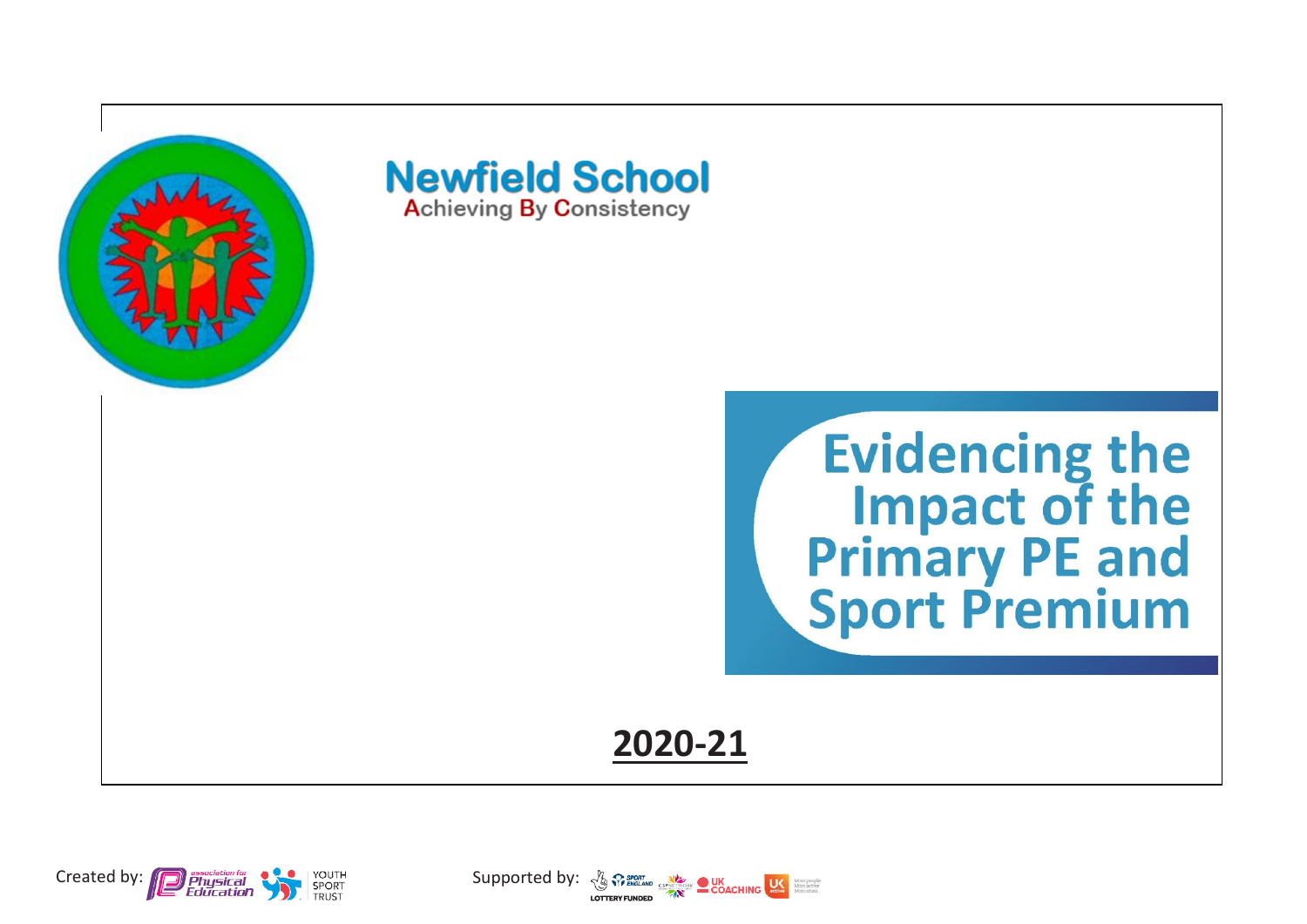Support for review and reflection - considering the 5 key indicators from DfE, what development needs are a priority for your setting and your students now and why? Use the space below to reflect on previous spend, identify current need and priorities for the future.

| Key achievements to date:                                                   | Areas for further improvement and baseline evidence of need: |  |
|-----------------------------------------------------------------------------|--------------------------------------------------------------|--|
| Boxing fitness scheme of work utilising a local business.                   | Extra-curricular clubs or activities                         |  |
| Active soccer used for increasing lunch time exercise.                      | Increase in participation and engagement for girls PE.       |  |
| Increased opportunity for pupils to participate in PE activities, including | Whole school increase in levels of physical activity.        |  |
| those who are 'less active.'                                                | Further develop range of activities delivered.               |  |
| Additional equipment purchased to enhance overall engagement and            | Fitness testing.                                             |  |
| breadth of opportunities.                                                   | Competitive interschool opportunities.                       |  |

| Meeting national curriculum requirements for swimming and water safety                                                                                                                                                         | Please complete all of the<br>below <sup>*</sup> : |
|--------------------------------------------------------------------------------------------------------------------------------------------------------------------------------------------------------------------------------|----------------------------------------------------|
| What percentage of your current Year 6 cohort swim competently, confidently and proficiently over a distance 50%<br>of at least 25 metres?                                                                                     | (5/10)                                             |
| What percentage of your current Year 6 cohort use a range of strokes effectively [for example, front<br>crawl, backstroke and breaststroke]?                                                                                   | 50%<br>(5/10)                                      |
| What percentage of your current Year 6 cohort perform safe self-rescue in different water-based<br>situations?                                                                                                                 | 20%<br>(2/10)                                      |
| Schools can choose to use the Primary PE and Sport Premium to provide additional provision for swimming<br>but this must be for activity over and above the national curriculum requirements. Have you used it in this<br>way? | Yes                                                |

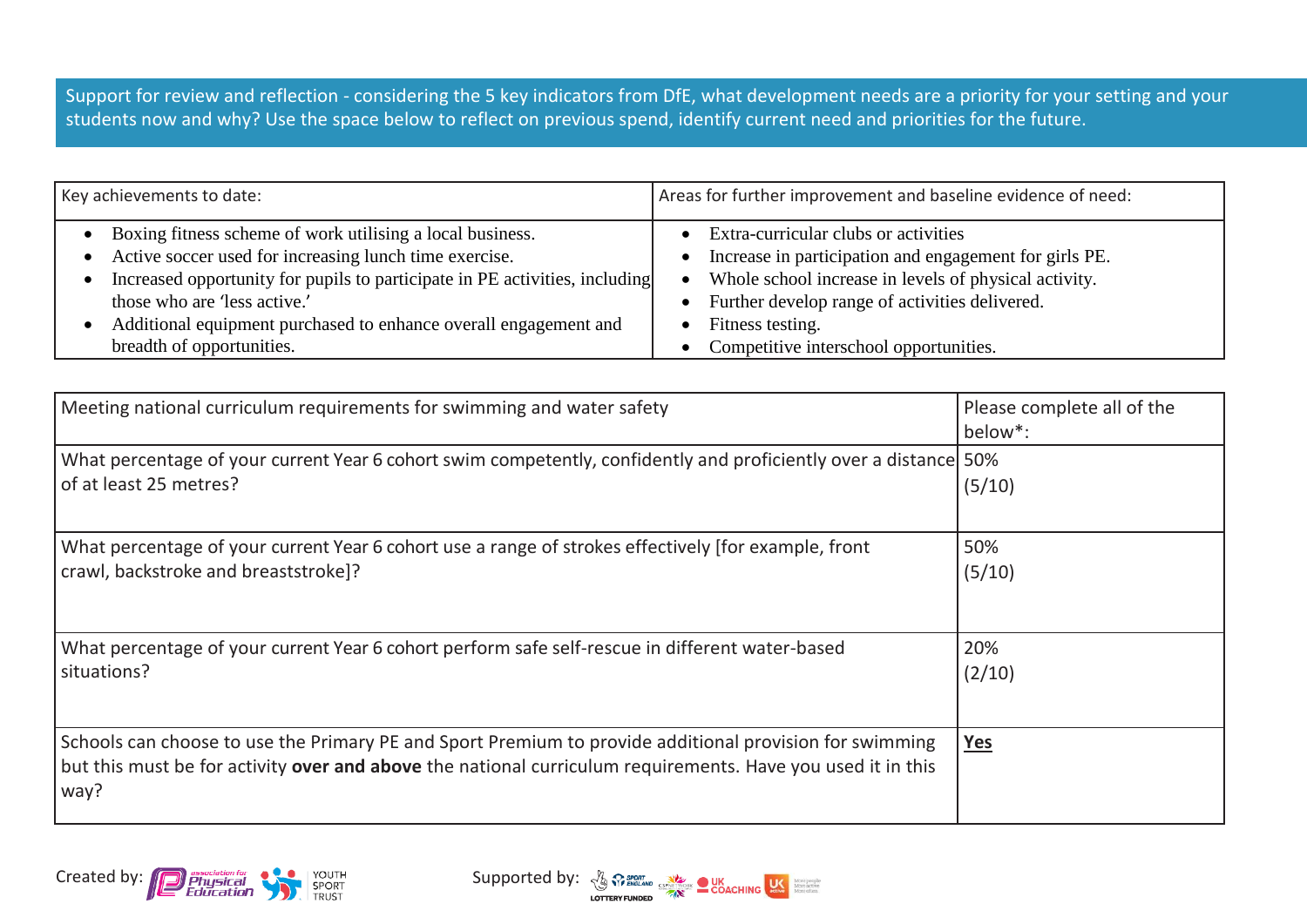## **Action Plan and Budget Tracking**

Capture your intended annual spend against the 5 key indicators. Clarify the success criteria and evidence of impact that you intend to measure to evaluate for students today and for the future.

| Academic Year: 2019/20                                                                                                                                                                                                              | Total fund allocated: £16000                            | Date Updated: September 2020 |                                                                                                                                                         |                                                                                   |
|-------------------------------------------------------------------------------------------------------------------------------------------------------------------------------------------------------------------------------------|---------------------------------------------------------|------------------------------|---------------------------------------------------------------------------------------------------------------------------------------------------------|-----------------------------------------------------------------------------------|
| Key indicator 1: The engagement of all pupils in regular physical activity - Chief Medical Officer guidelines recommend that<br>primary school children undertake at least 30 minutes of physical activity a day in school          | Percentage of total<br>allocation:<br>36.95%            |                              |                                                                                                                                                         |                                                                                   |
| School focus with clarity on<br>intended impact on pupils:                                                                                                                                                                          | Actions to achieve:                                     | Funding<br>allocated:        | Evidence and impact:                                                                                                                                    | Sustainability and suggested<br>next steps:                                       |
| Active soccer used to encourage and<br>support regular physical activity<br>(Daily) and encourage healthy<br>competition and understanding of                                                                                       | Daily engagement in physical<br>activity at lunchtimes. | £4000                        | Significant reduction in<br>behavioural incidents at<br>lunchtimes.                                                                                     | Organise extracurricular<br>clubs and encourage the<br>joining of teams.          |
| sportsmanship.                                                                                                                                                                                                                      |                                                         |                              | Many new faces seen to be<br>engaging in physical activity<br>regularly.                                                                                | Increase current physical<br>activity.                                            |
| Swimming instruction for Low ability Sefton Service level agreement.<br>struggling swimmers.                                                                                                                                        |                                                         | E1912                        | Increase in fitness in many pupils. agreement or arrange<br>Increase in relationships as a<br>result of teamwork.                                       | Uphold service level<br>alternative.                                              |
| Key indicator 2: The profile of PE and sport being raised across the school as a tool for whole school improvement                                                                                                                  |                                                         |                              |                                                                                                                                                         | Percentage of total<br>allocation:                                                |
| School focus with clarity on<br>intended impact on pupils:                                                                                                                                                                          | Actions to achieve:                                     | Funding<br>allocated:        | Evidence and impact:                                                                                                                                    | 3.38%<br>Sustainability and suggested<br>next steps:                              |
| Boxing fitness course taken through a Improved fitness, confidence and<br>local business.<br>This will encourage the importance of<br>fitness and discipline whilst using a<br>sport that engages the more hard to<br>reach pupils. | discipline.                                             | $\mathsf{E}$ 540             | Pupil enthusiasm for PE and<br>engagement with the course.<br>Improved confidence.<br>Improved fitness.<br>Engaged or re-engaged<br>disaffected pupils. | Uphold service level<br>agreement or arrange<br>alternative.<br>Charity research. |



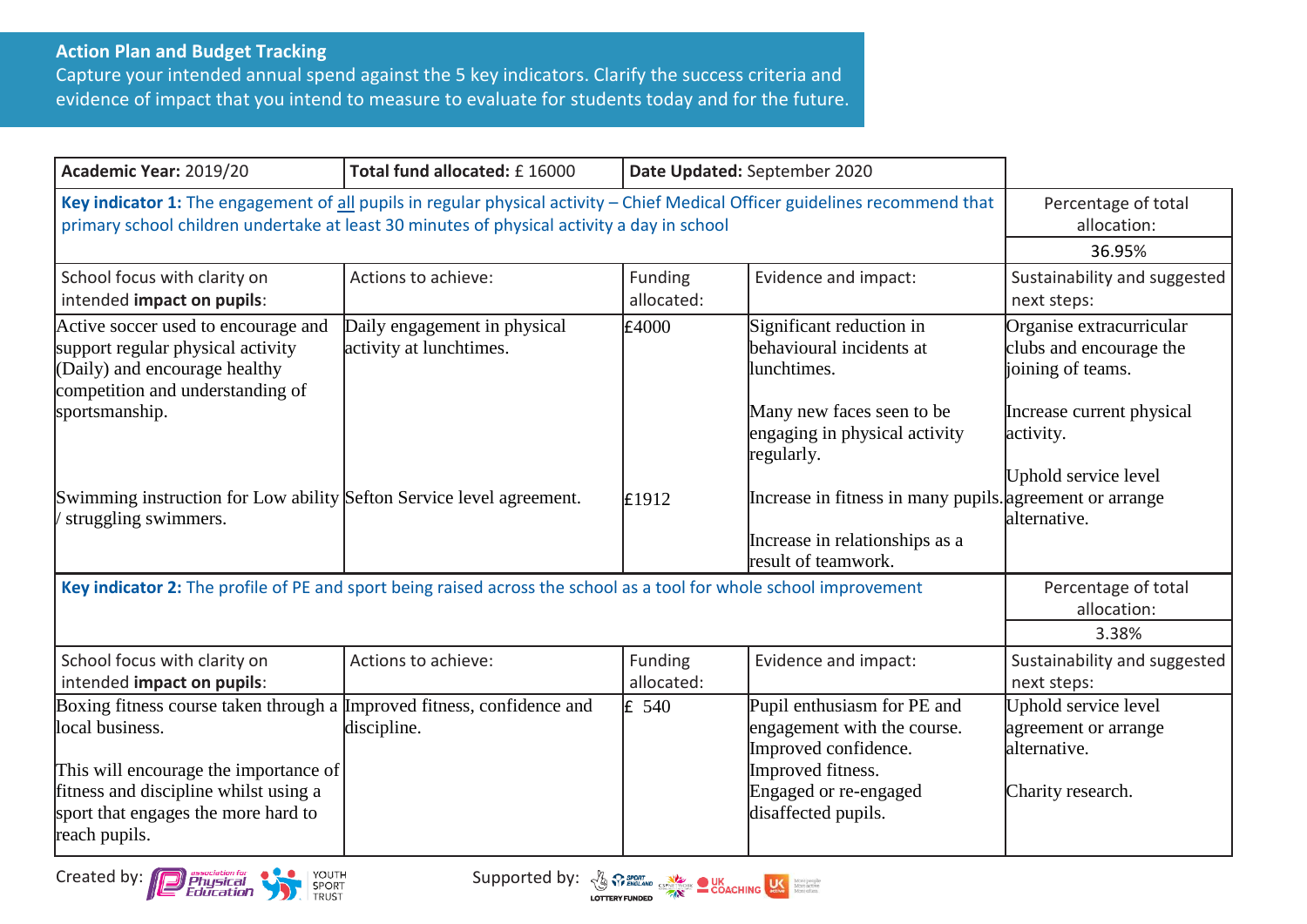| Key indicator 3: Increased confidence, knowledge and skills of all staff in teaching PE and sport                                                                              |                                                                                                                                                                                                                        |                       |                                                                                                                                                                                                                                                                                                                                                                | Percentage of total<br>allocation:                                                                                                                                                                                                                                  |
|--------------------------------------------------------------------------------------------------------------------------------------------------------------------------------|------------------------------------------------------------------------------------------------------------------------------------------------------------------------------------------------------------------------|-----------------------|----------------------------------------------------------------------------------------------------------------------------------------------------------------------------------------------------------------------------------------------------------------------------------------------------------------------------------------------------------------|---------------------------------------------------------------------------------------------------------------------------------------------------------------------------------------------------------------------------------------------------------------------|
| School focus with clarity on intended Actions to achieve:<br>impact on pupils:                                                                                                 |                                                                                                                                                                                                                        | Funding<br>allocated: | Evidence and impact:                                                                                                                                                                                                                                                                                                                                           | 15.64%<br>Sustainability and<br>suggested<br>next steps:                                                                                                                                                                                                            |
| Qualified coaches to provide PE<br>Curriculum support leading to<br>upskilling class teachers.<br>CPD courses for PE co-ord leading to<br>opportunities for staff development. | Class teachers are coached by<br>Qualified coaches how to deliver<br>high quality PE.<br>PE coordinator to cascade training<br>to PE staff.<br>Time for PE Co-ordinator to<br>undertake review.<br>Sports Co-ordinator | £ 2502                | Enhanced, inclusive curriculum<br>provision.<br>More confident and competent<br>staff.<br>Enhanced quality of teaching and<br>learning.<br>Increased capacity and<br>sustainability.<br>Improved standards.                                                                                                                                                    | <b>Higher quality PE lessons</b><br>being taught.<br>Staff more confident in<br>lareas of PE.<br>Possible focus on PP pupils<br>and assessment.<br>Develop staff confidence in<br>differentiation and activity<br>planning<br>Other staff to attend CPD<br>courses. |
| Key indicator 4: Broader experience of a range of sports and activities offered to all pupils                                                                                  | Percentage of total<br>allocation:<br>37.5%                                                                                                                                                                            |                       |                                                                                                                                                                                                                                                                                                                                                                |                                                                                                                                                                                                                                                                     |
| School focus with clarity on intended<br>impact on pupils:                                                                                                                     | Actions to achieve:                                                                                                                                                                                                    | Funding<br>allocated: | Evidence and impact:                                                                                                                                                                                                                                                                                                                                           | Sustainability and<br>suggested<br>next steps:                                                                                                                                                                                                                      |
| Purchase / replacement of sporting<br>equipment to facilitate teaching of<br>high quality of PE.                                                                               | Improved engagement in physical<br>activities and a broader range of<br>activities offered.                                                                                                                            | $\mathsf{E}$ 6000     | Pupils more able to participate in a Football tournaments/ team<br>wider range of sports due to the<br>increase in availability of<br>equipment.<br>Improved positive attitudes to<br>health and well-being.<br>Classes have access to sports<br>equipment which can be used at<br>breaks/lunch and for PE<br>encouraging and improving health<br>and fitness. | practice on site.<br>Re-organisation of PE stock<br>cupboards and class sports<br>equipment.<br>System of booking out or<br>using sports equipment.                                                                                                                 |